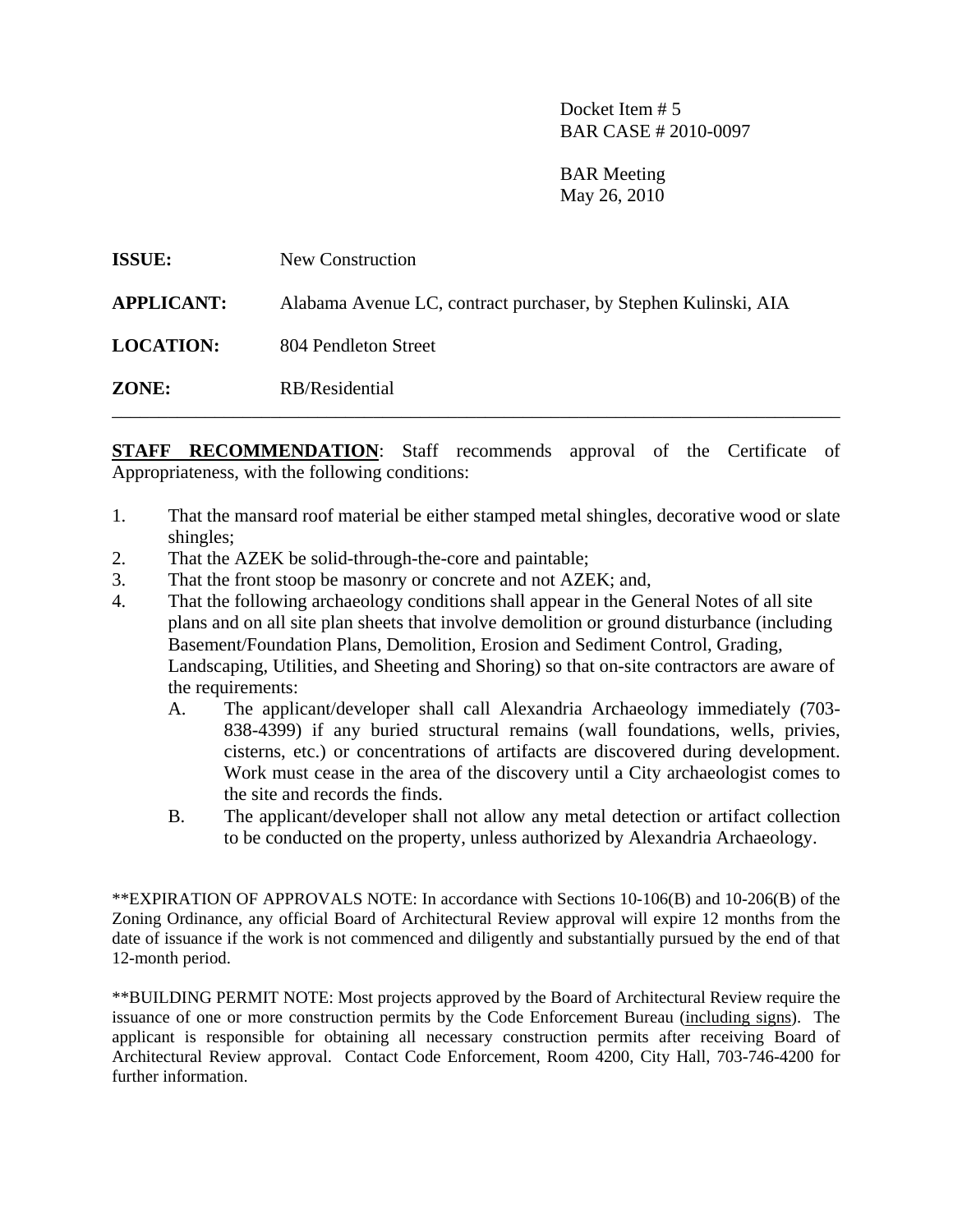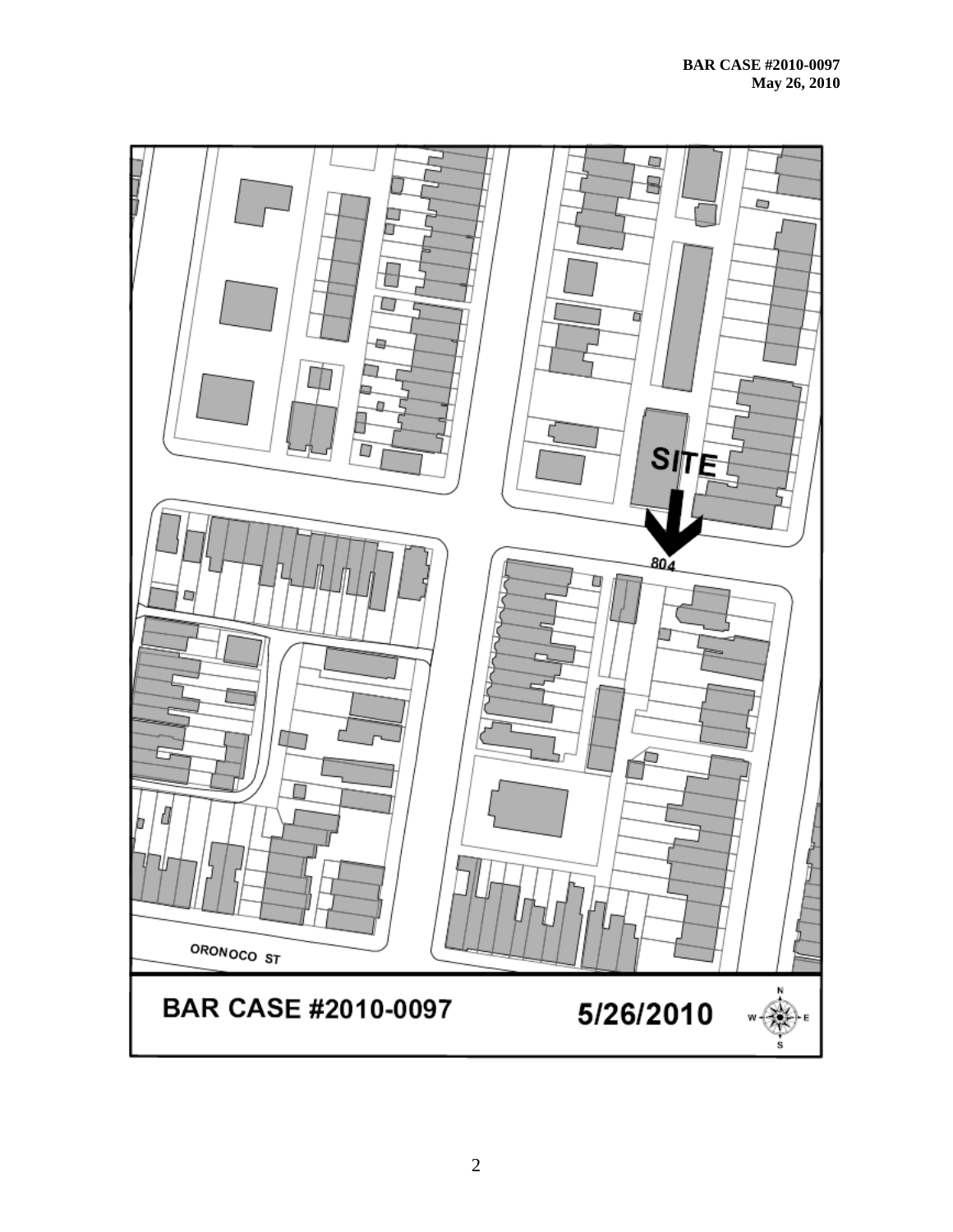## **I. ISSUE**

The applicant is requesting approval of a Certificate of Appropriateness for the construction of a new townhouse at 804 Pendleton Street.

The two-story, three-bay frame townhouse will be located on the front (north) and west property lines. The front façade will be set back approximately .9 feet from that of the adjacent historic townhouse at 806 Pendleton Street which encroaches into the right-of-way. A 3.5 foot horse alley will be created along the eastern property line to provide street access to the rear of the property and allow for window openings on this elevation. The main block of the new townhouse will measure approximately 20 feet by 26 feet, and the rear ell will measure approximately 30 feet by 15 feet. The townhouse will have 2,910 gross square feet of living space. Open space on the 2,342 square foot lot will be 804 square feet, excluding the two required parking spaces at the rear of the property which will be accessed from the pipe stem alley. The applicant proposes to install a six foot high, stained wood, solid board fence around the perimeter of the property, except at the front property line where a 5 foot 6 inch gate will be installed at the same height as the neighbor's gate.

#### Front (north) elevation

The front elevation of the townhouse will be three bays wide with a front standing-seam metal mansard roof. On the first floor there will be two two-over-two, double-hung wood windows with simulated divided lights and a four panel front door with a transom. The door surround will include a decorative projecting cornice. A carriage style light and mailbox will be installed adjacent to the front door. The second floor will have three equally spaced two-over-two, double-hung windows. The windows on the front façade will have operable, paneled wood shutters. The trim on the house will be a combination of wood and Azek and the entire house will be clad with 5" exposure HardiPlank smooth lap siding. The foundation of house will be a parged concrete. The front stoop and railing will be constructed of Azek.

#### Side (east) elevation

The east elevation of the house will have a number of window openings, and all of the windows will be two-over-two, double-hung wood windows similar to the windows on the front façade. The main block of the house will have four windows on each floor, while the rear ell will have a single window to the north and three ganged windows to the south. The railing visible on this elevation defines a below grade areaway

#### Rear (south) elevation

The rear elevation of the house will have a pair of windows on the second floor and single-light wood French doors under a transom on the first floor. The doors will be flanked by lights on either side. The AZEK stoop and railing will provide access to the rear of the house. The gradually sloping roof on the townhouse will have a EPDM membrane.

#### Materials

| Windows and Doors |                                                                                   |
|-------------------|-----------------------------------------------------------------------------------|
| Windows:          | Kolbe & Kolbe Heritage Series, double-hung, double-insulated, two-over-           |
|                   | two, simulated divided light wood windows with $1\frac{1}{4}$ " wide putty glazed |
|                   | profile muntins and dark spacer bars                                              |
| Front Door:       | Four panel, wood door                                                             |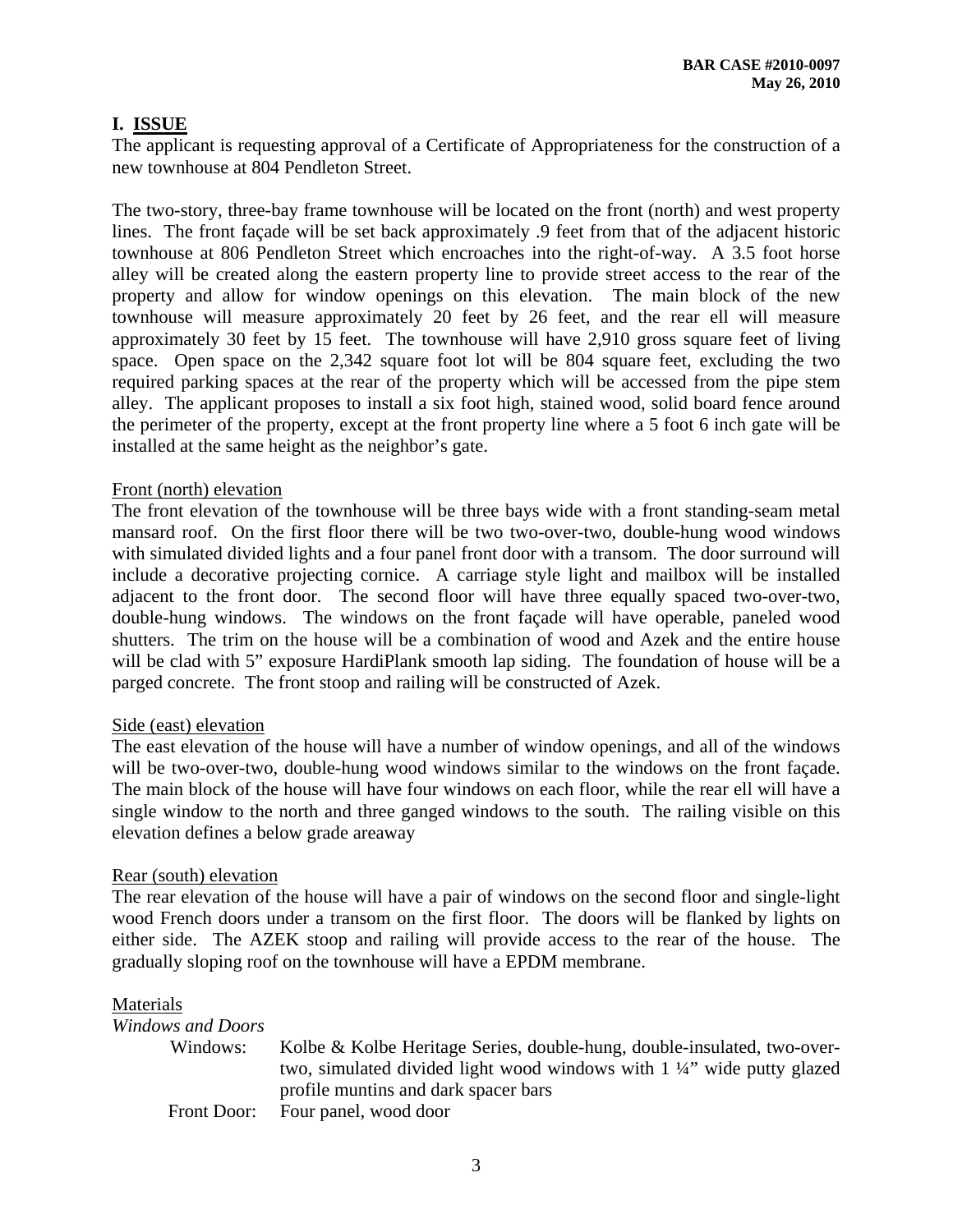Rear Door: Kolbe & Kolbe Hertiage Series single light, wood French doors

## *Cladding and Trim*

| Siding: | 5" reveal HardiPlank smooth fiber cement siding |
|---------|-------------------------------------------------|
| Trim:   | Azek and wood                                   |

## *Roof Sheathing*

| Front: | Pre-finished, standing seam metal in a dark bronze finish |
|--------|-----------------------------------------------------------|
| Rear:  | EPDM roofing membrane                                     |

### *Lighting*

Kichler Mount Vernon Style, bronze finish

# *Stairs and Railings*

Azek

## **II. HISTORY**

The lot at 804 Pendleton Street was subdivided in the early twentieth century but never developed, with the exception of a metal clad frame shed at the rear property line constructed sometime between 1921 and 1931, according to the Sanborn Fire Insurance Maps. The Board approved, and reapproved on more than one occasion, a Permit to Demolish for the shed. Finally, in 2005, the former property owner obtained a Permit to Demolish and the shed was removed (BAR Case #2004-0279).

The current application is the third such proposal for a new townhouse on this lot since the late 1990s. Below is a summary of the prior approvals:

- BAR Case #1998-0144 (September 23, 1998): construction of a new townhouse.
- BAR Case #2000-0033 (March 22, 2000): re-approval of the townhouse (same applicant).
- BAR Case #2004-0280 (July 27, 2005): construction of a new townhouse (new applicant).
- BAR Case #2006-0161 (July 26, 2006): re-approval of the townhouse. The case was appealed to City Council, who it remanded back to BAR. The BAR reapproved the townhouse on April 25, 2007 (same applicant).
- BAR Case #2008-0052 (April 23, 2008): re-approval of the townhouse (same applicant).

## **III. ANALYSIS**

Staff recommends approval of the proposed infill townhouse with a Second Empire architectural vocabulary, which will help to complete the streetscape along the 800 block of Pendleton Street. The applicant looked at existing properties in the historic district, as well as current development patterns in an effort to achieve a historically appropriate scale, mass, and proportion. Although the townhouse will be a few feet taller than the existing townhouses on the block and has slightly more elaborate architectural detailing, it is nonetheless very consistent with the quality and variety of architecture found within the Parker-Gray historic district. Therefore, Staff believes that the proposed new dwelling complies with the *Design Guidelines* for new construction and is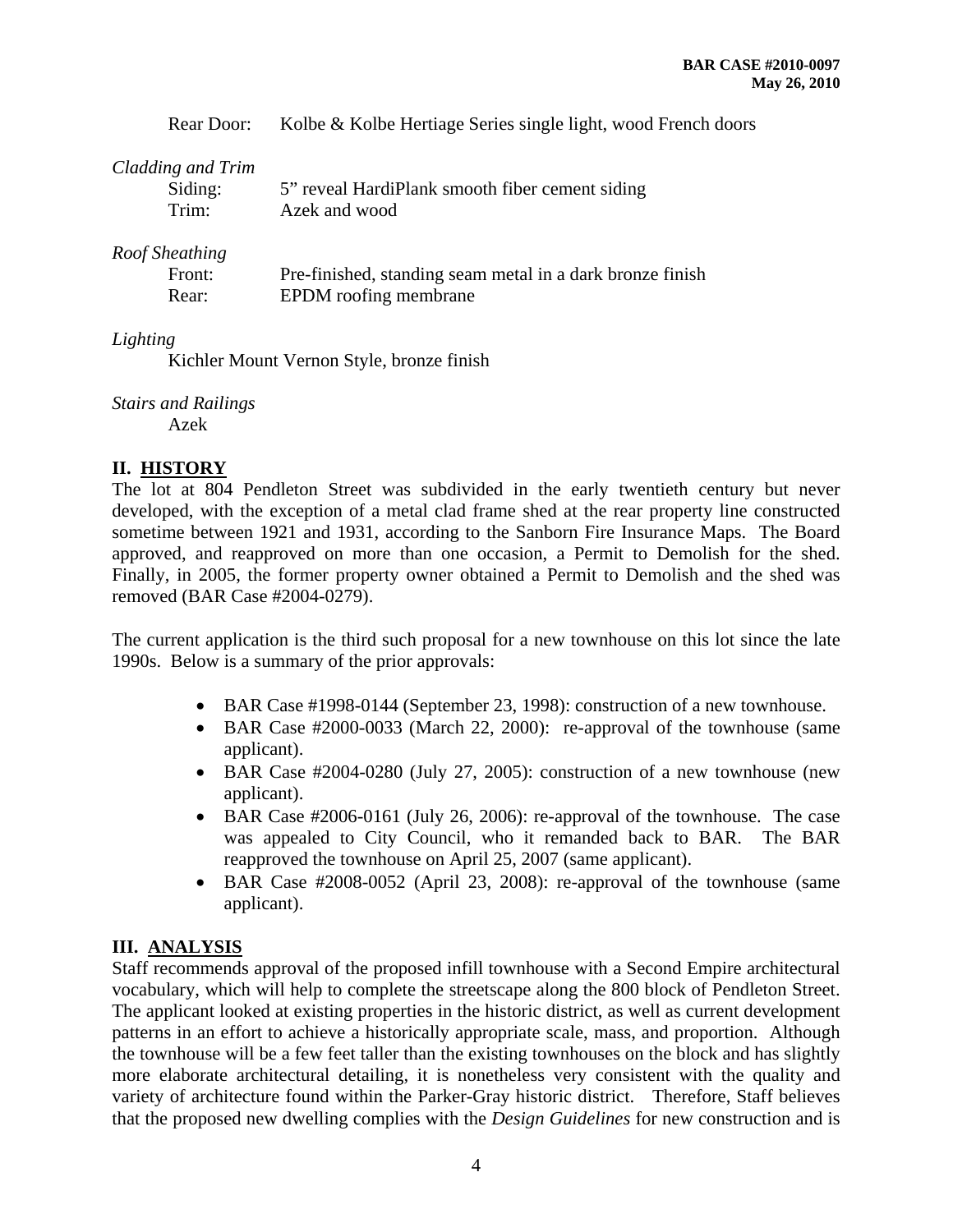appropriate in terms of size, massing, and architectural character. The *Guidelines* specifically state that "…the Boards seek to promote compatible development that is, at once, both responsive to the needs and tastes of the late  $20<sup>th</sup>$  century while still being compatible with the historic character of the districts." Staff believes that the proposed neo traditional style townhouse meets this goal.

Staff supports the design of the townhouse with three minor design modifications, all intended to provide a consistent architectural vocabulary.

### Modern materials

Although the Design Guidelines generally recommend that new residential structures should reflect the use of traditional materials (wood and brick) in the historic district, the Boards have allowed for the use of different materials on new construction. In particular, with respect to fiber cement siding, the Board has adopted the following policy:

- 1. That fiber cement siding not be installed on an historic structure;
- 2. That historic materials should not be removed to install fiber cement siding;
- 3. That fiber cement siding replace other artificial or composite siding;
- 4. That the nails not show in the installation of the siding; and,
- 5. That smooth siding be installed.
- 6. That BAR Staff may administratively approve the installation of fiber cement siding on *non-historic* buildings (those constructed in 1975 or later).

Thus, the use of fiber cement on this new building is in conformance with the Board's policy, provided that the smooth fiber cement siding be installed so that the nails do not show in the installation.

In addition to the installation of wood windows and doors, shutters and trim, the applicant also proposes to use a product called AZEK, which is a cellular PVC product that has a wood appearance AZEK is proposed for some of the trim on building, as well as the stairs, stoops and railings on the building. The AZEK will be painted the same color as the wood trim on the townhouse and is available in traditional trim dimensions and profiles. In general, the use of both historically authentic and synthetic materials contributes to the compatibility of the new construction within the historic fabric. However, Staff does not find the use of AZEK on the front stoop and railing to be appropriate given its high level of visibility at the street level and suggests a stone masonry or concrete stoop instead. Furthermore, townhouses designed in the Second Empire style did not historically have balusters, but rather a simple and open metal handrail. Staff, therefore, recommends a minimally visible handrail in wood or metal. As always, Staff recommends that any synthetic trim material be solid-through-the-core and paintable.

## Windows

While single-glazed, true-divided-light wood windows are preferable, the *Design Guidelines* and the Board generally allow for double-insulated, simulated divided light wood windows and doors on new construction. The applicant originally proposed a six-over-six muntin pattern which staff believes is inconsistent with the Second Empire detailing on the remainder of the house. The applicant has, therefore, resubmitted drawings to show stylistically appropriate 2/2 windows.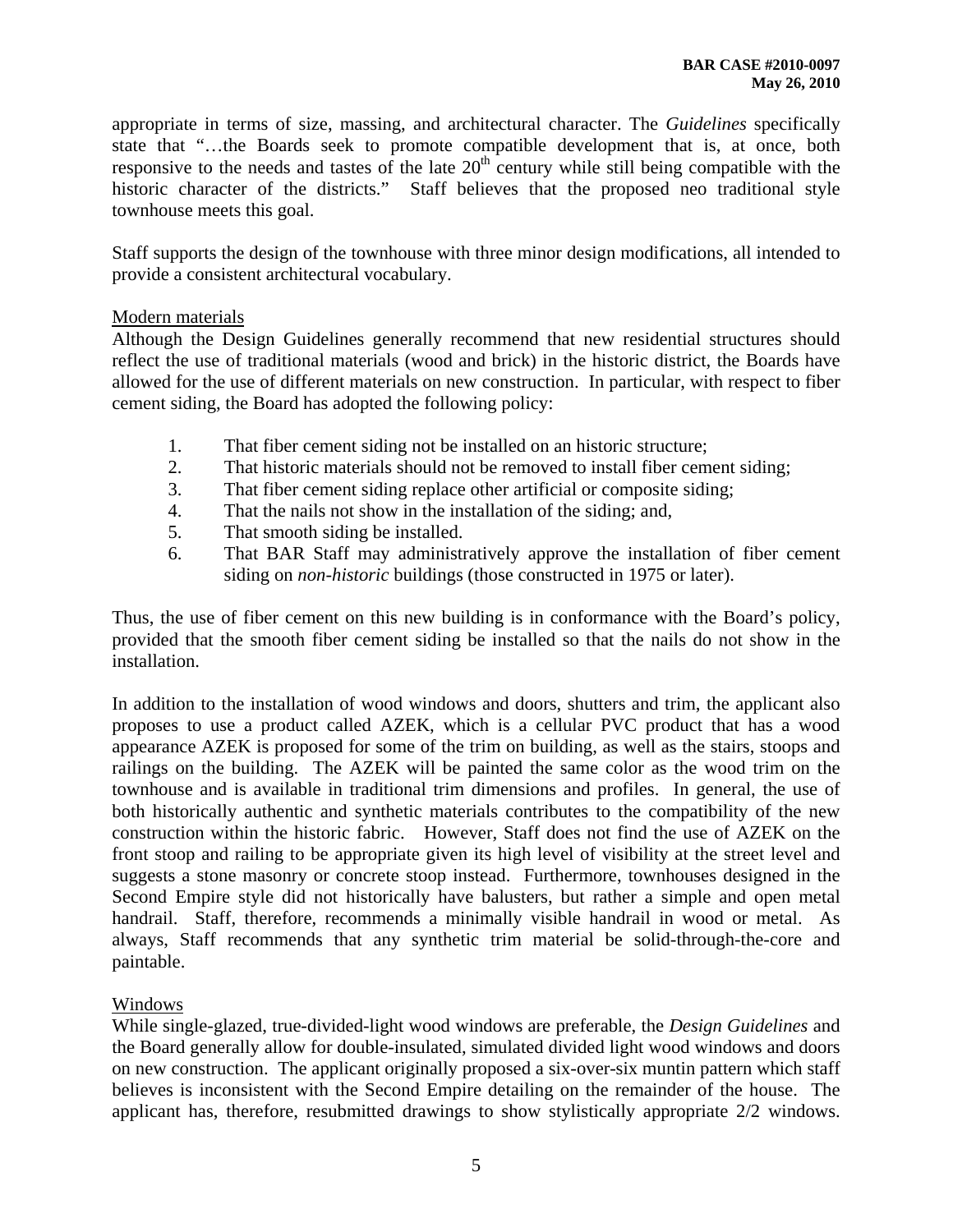Another benefit of a vertical muntin bar on a 2/2 window is that it will help accentuate the vertical on the rather wide front façade. Staff also requested a minimum 1 ¼" wide muntin to accurately reflect historic window muntin widths.

#### Standing seam metal mansard roof

Given the period of development for the great majority of the townhouses in Parker-Gray, there are countless front mansard roof forms in the historic districts. Although few retain their original roofing material, we know that they would most commonly have been clad with decorative slate or wood shingles, or stamped metal shingles. Standing seam metal roofs were a more typical treatment on hipped or gable roof forms, not mansard roofs. As such, Staff recommends that the front mansard roof have metal shingles or decorative slate or wood shingles. Historically, although few examples of this molding remain, mansard roofs terminated with a trim piece at the top. Staff recommends that a trim piece, similar to the decorative wood crown, be installed at the peak of the mansard roof.

In keeping with the City's Green Building initiative and because it will not be visible from a public street, Staff also recommends that the EPDM membrane roof be white or another light color to minimize the urban heat island effect.

Finally, Staff notes the comments of Alexandria Archaeology and recommends that they also be included as a condition of approval.

#### **STAFF:**

Stephanie Sample, Urban Planner, Historic Preservation Section Al Cox, FAIA, Historic Preservation Manager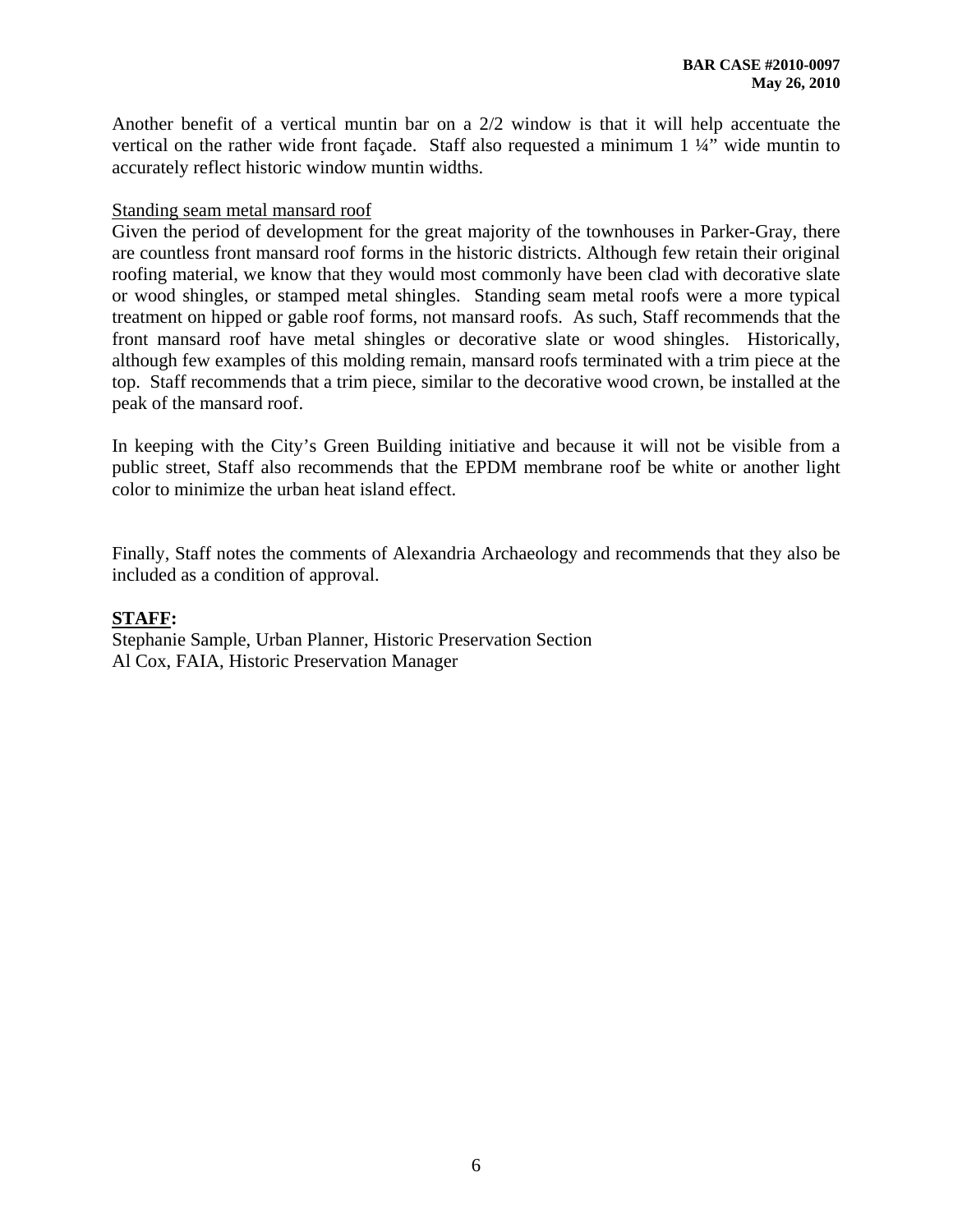## I**V. CITY DEPARTMENT COMMENTS**

Legend: C - code requirement R - recommendation S - suggestion F- finding

### CODE ADMINISTRATION

No comments received.

### TRANSPORATION AND ENVIRONMENTAL SERVICES

- R-1 An approved GRADING PLAN must be attached to the building permit application. City Code Section 8-1-22(d) requires that a grading plan be submitted to and approved by T&ES prior to the issuance of building permits for improvements involving:
	- the construction of a new home:
	- construction of an addition to an existing home where either
	- the addition exceeds the area of the existing building footprint by 100% or more;
	- or, the construction of the addition results in less that 50% of the existing first floor exterior walls, in their entirety, remaining;
	- changes to existing grade elevation of 1-foot or greater;
	- changes to existing drainage patterns;
	- land disturbance of 2,500 square feet or greater.

Questions regarding the processing of grading plans should be directed to the T&ES Site Plan Coordinator at (703) 746-4064. Memorandum to Industry No. 02-08 was issued on April 28, 2008 and can be viewed online via the following link.

## **http://alexandriava.gov/uploadedFiles/tes/info/gradingPlanRequirements.pdf**

- R-2 The building permit plans shall comply with requirements of City Code Section 8-1-22 regarding the location of downspouts, foundation drains and sump pumps. Refer to Memorandum to Industry dated June 18, 2004. [Memorandum is available online at the City web site under Transportation\Engineering and Design\Memos to Industry.]. (T&ES)
- R-3 Applicant shall be responsible for repairs to the adjacent city right-of-way if damaged during construction activity. (T&ES)
- R-4 All improvements to the city right-of-way such as curbing, sidewalk, driveway aprons, etc. must be city standard design. (T&ES)
- R-5 No permanent structure may be constructed over any existing private and/or public utility easements. It is the responsibility of the applicant to identify any and all existing easements on the grading plan. (T&ES)
- R-6 An erosion and sediment control plan must be approved by T&ES prior to any land disturbing activity greater than 2500 square feet. An erosion and sediment control bond shall be posted prior to release of the grading plan. (T&ES)
- R-7 If construction of the residential unit(s) results in land disturbing activity in excess of 2500 square feet, the applicant is required to comply with the provisions of Article XIII of the City's Zoning Ordinance for stormwater quality control. (T&ES)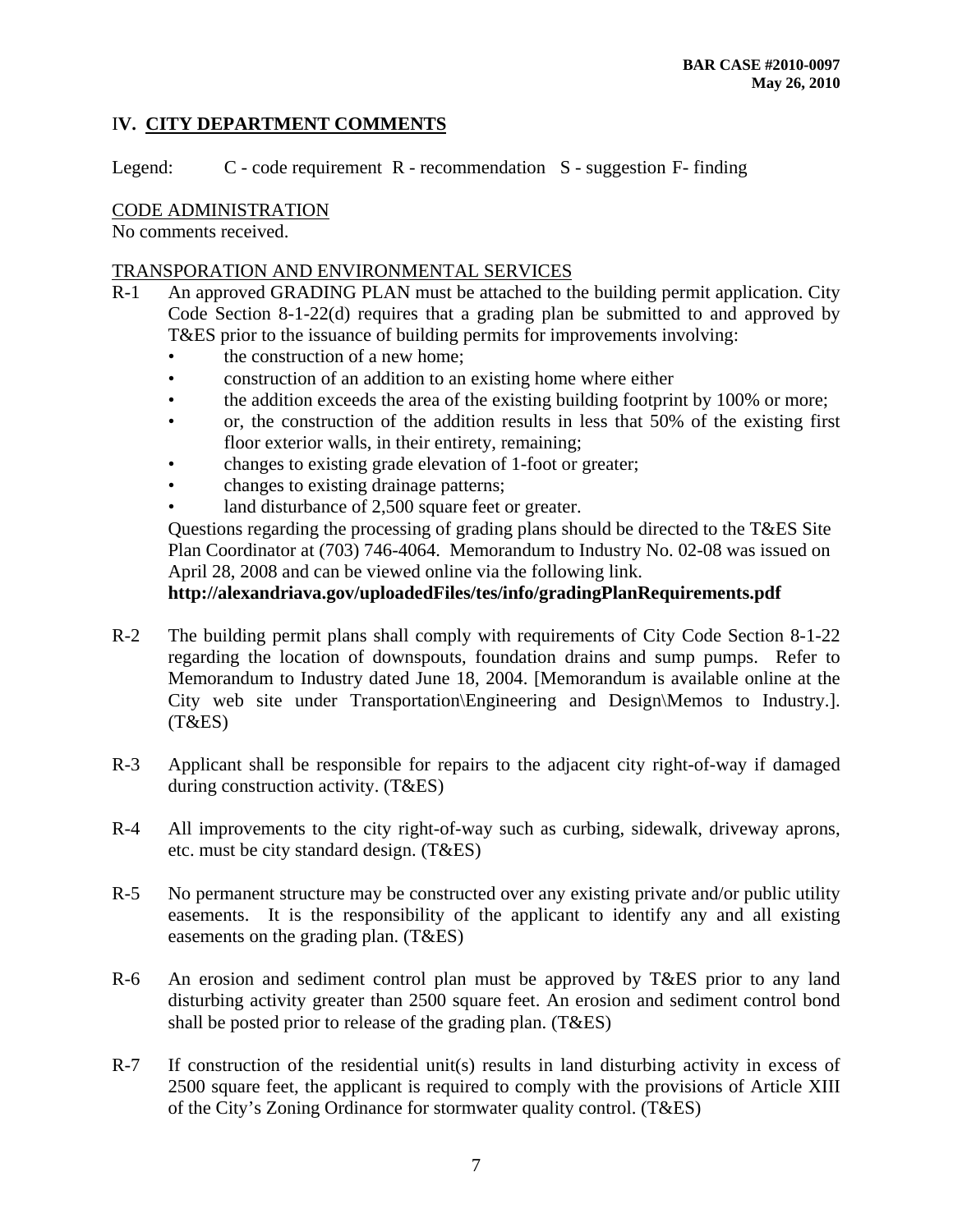- C-1 The applicant shall comply with the City of Alexandria's Solid Waste Control, Title 5, Chapter 1, which sets forth the requirements for the recycling of materials (Sec. 5-1-99).
- C-2 The applicant shall comply with the City of Alexandria's Noise Control Code, Title 11, Chapter 5, which sets the maximum permissible noise level as measured at the property line.
- C-3 Roof, surface and sub-surface drains be connected to the public storm sewer system, if available, by continuous underground pipe. Where storm sewer is not available applicant must provide a design to mitigate impact of stormwater drainage onto adjacent properties and to the satisfaction of the Director of Transportation & Environmental Services. (Sec.8-1-22)
- C-4 All secondary utilities serving this site shall be placed underground. (Sec. 5-3-3)
- C-5 Payment of the sanitary sewer tap fee must be received prior to release of the Grading Plan. (Sec. 5-6-25)
- C-6 Any work within the right-of-way requires a separate permit from T&ES. (Sec. 5-3-61)

## OFFICE OF HISTORIC ALEXANDRIA No comments received.

## ALEXANDRIA ARCHAEOLOGY **Archaeological Finding**:

1. Tax records indicate the presence of a free African American household in the vicinity of this property in 1830. The property therefore has the potential to yield archaeological resources that could provide insight into domestic life, perhaps relating to African Americans, during the  $19<sup>th</sup>$  century.

## **Archaeology Recommendations:**

\*1. The applicant/developer shall call Alexandria Archaeology immediately (703-838-4399) if any buried structural remains (wall foundations, wells, privies, cisterns, etc.) or concentrations of artifacts are discovered during development. Work must cease in the area of the discovery until a City archaeologist comes to the site and records the finds.

\*2. The applicant/developer shall not allow any metal detection or artifact collection to be conducted on the property, unless authorized by Alexandria Archaeology.

3. The statements in archaeology conditions above marked with an asterisk "\*" shall appear in the General Notes of all site plans and on all site plan sheets that involve demolition or ground disturbance (including Basement/Foundation Plans, Demolition, Erosion and Sediment Control, Grading, Landscaping, Utilities, and Sheeting and Shoring) so that on-site contractors are aware of the requirements.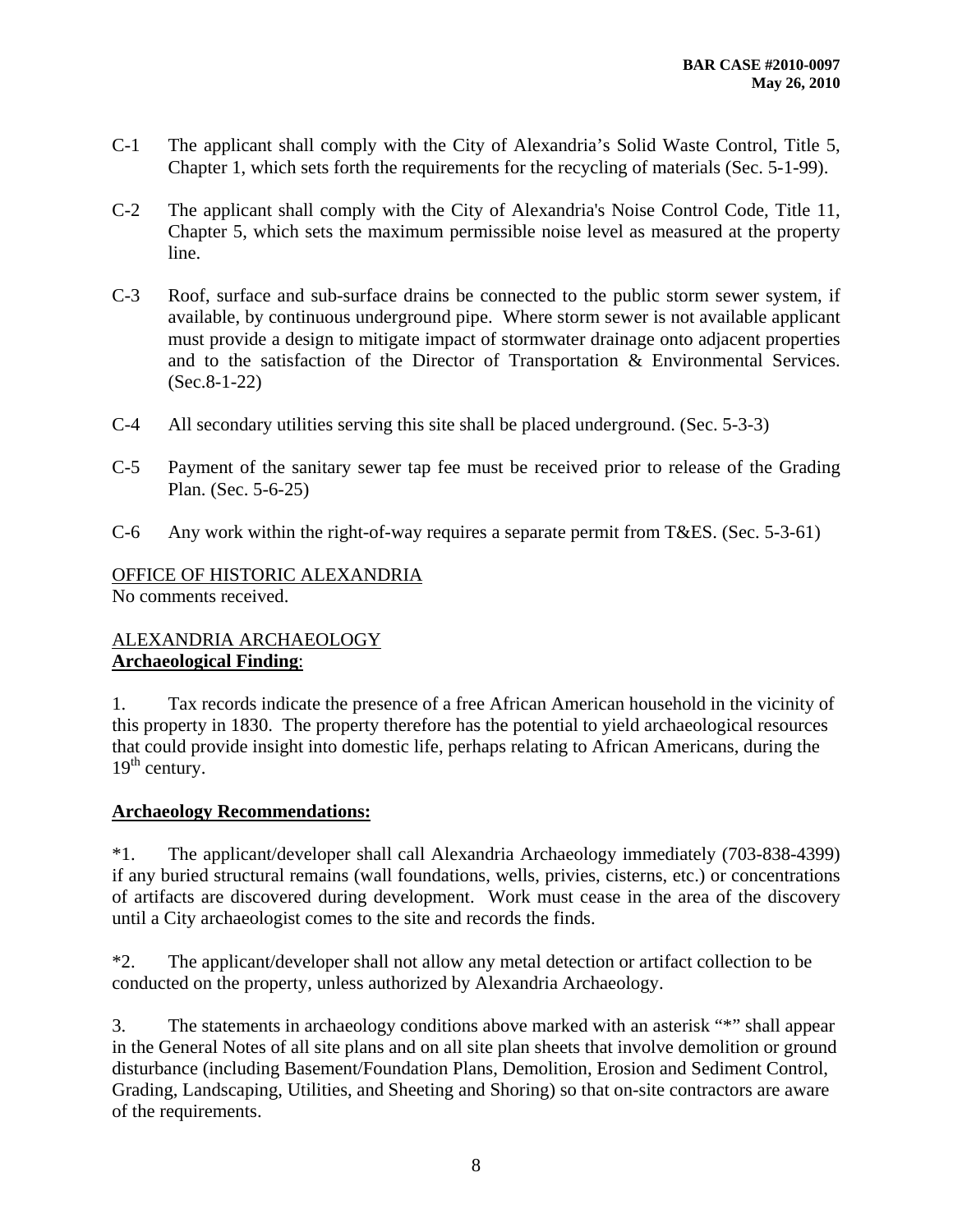#### **V.IMAGES**

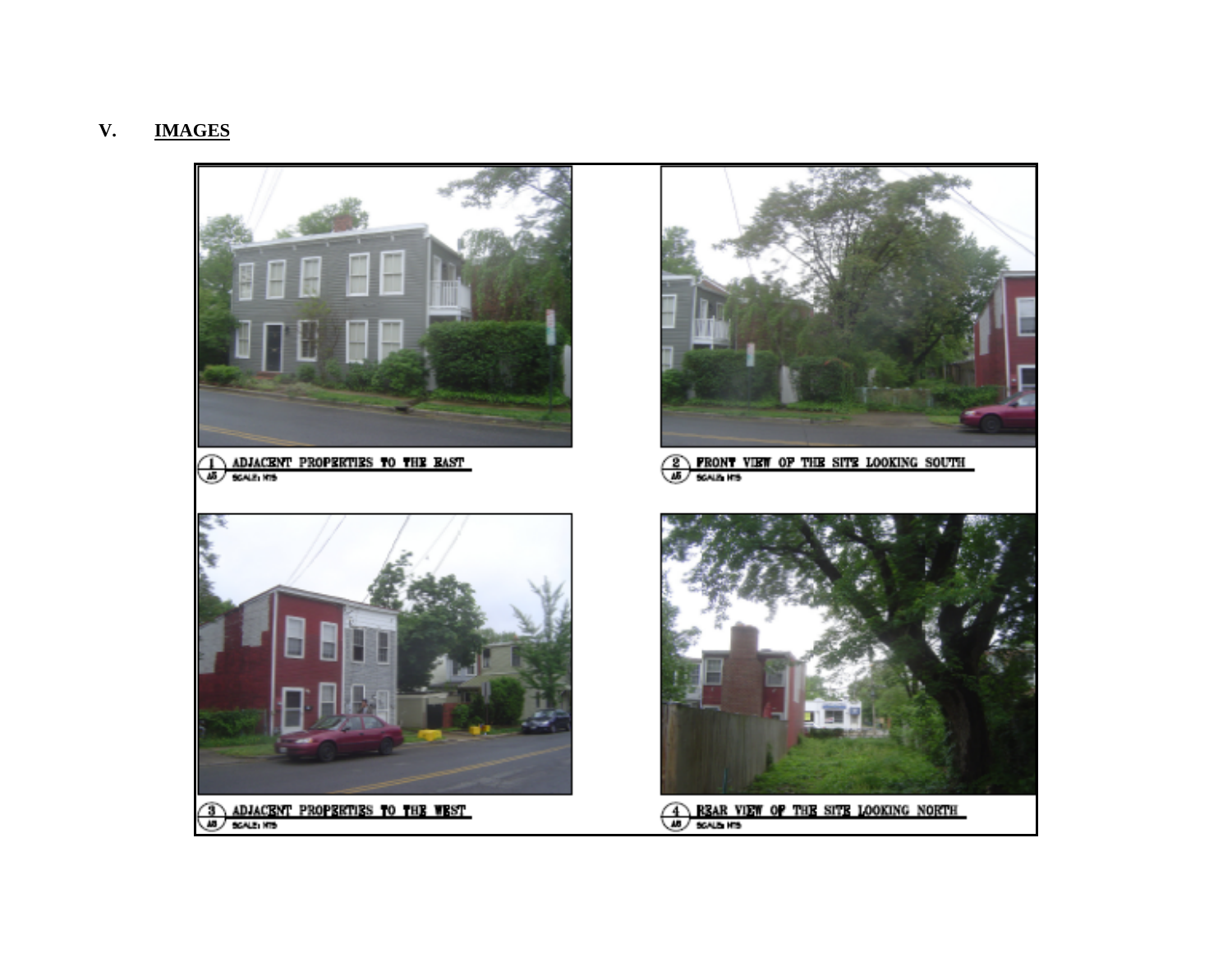**Figure 1: Site photos.** 



#### **Figure 2: Proposed site plan.**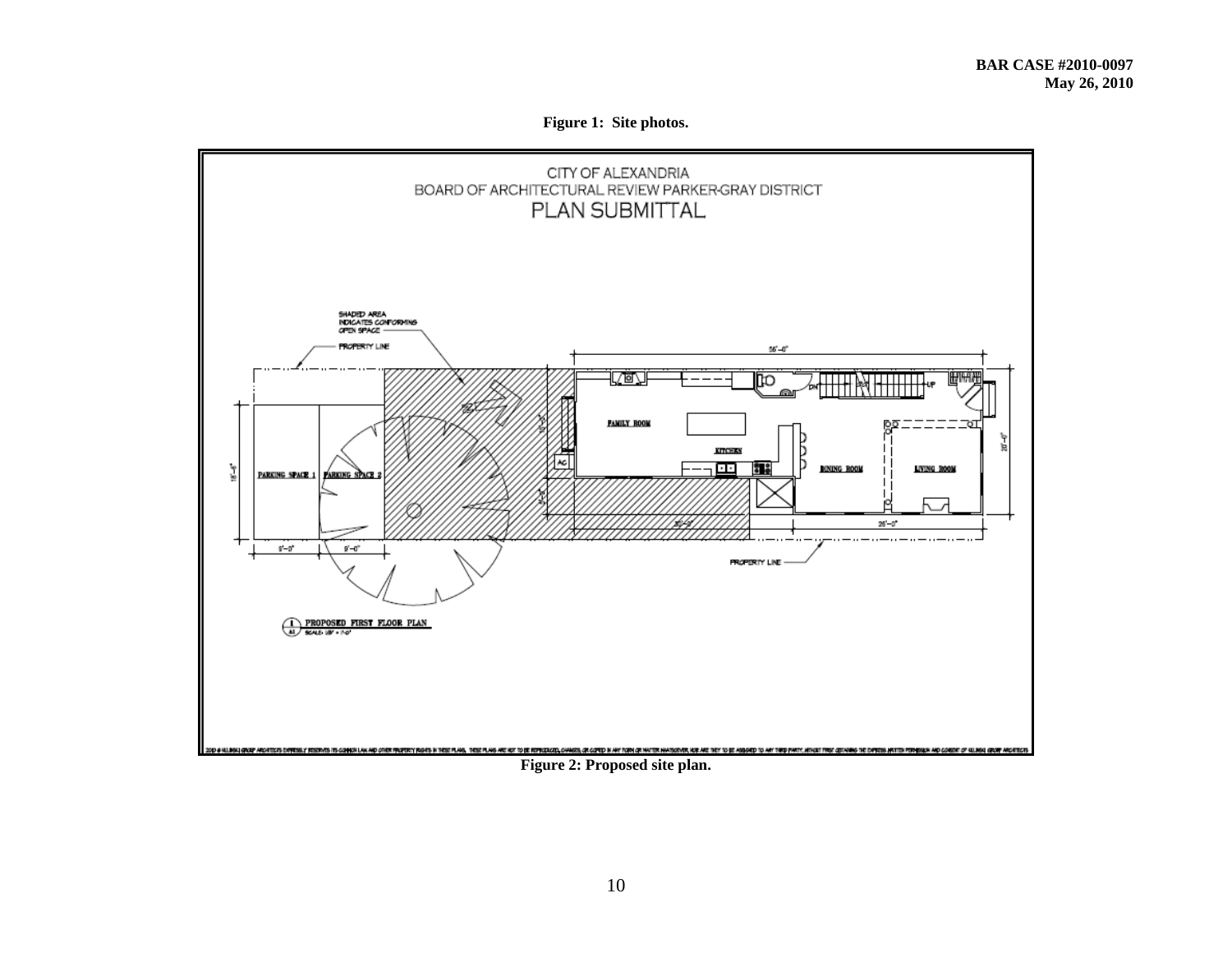

**Figure 3: Front elevation.**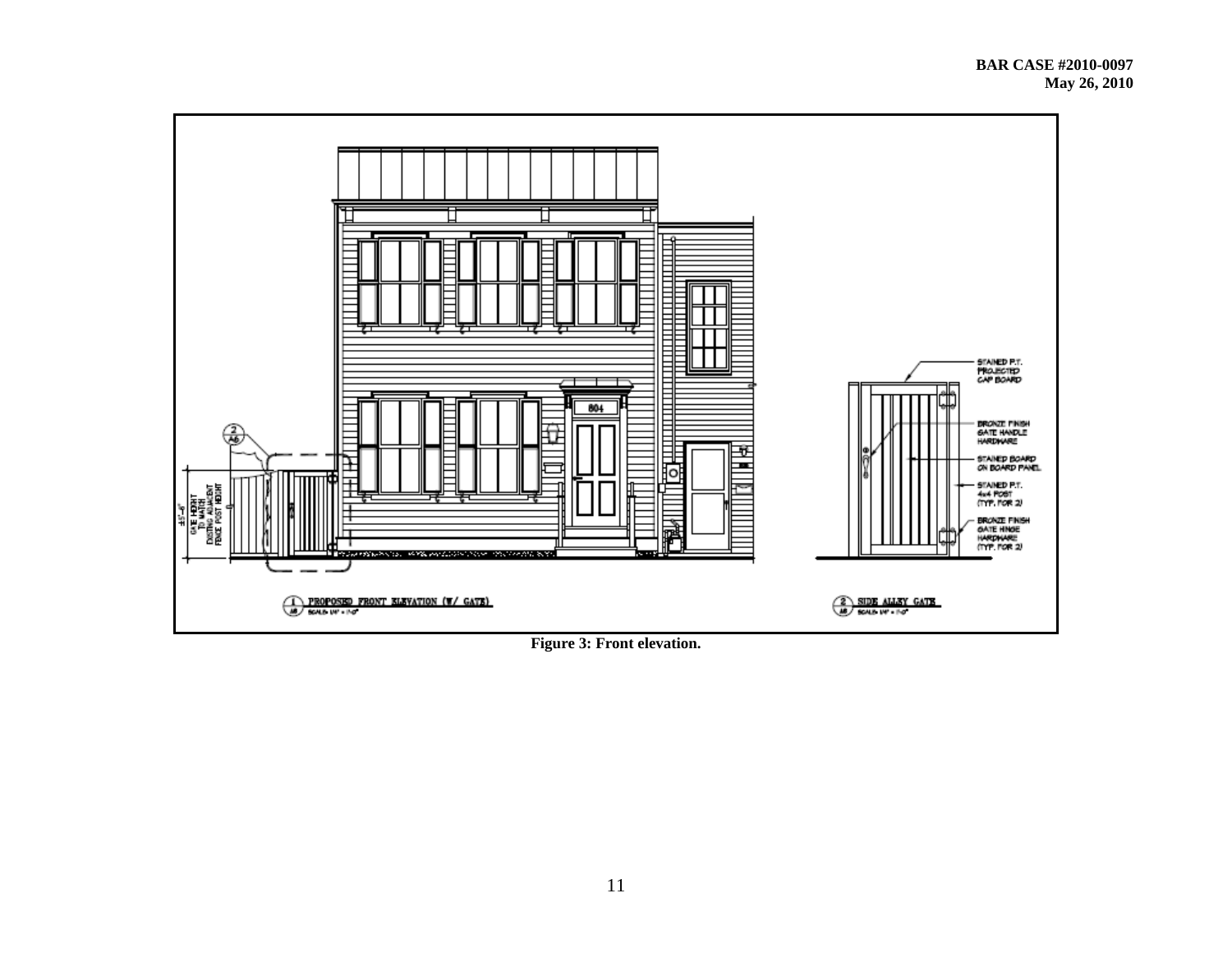

**Figure 4: Detailed front elevation.**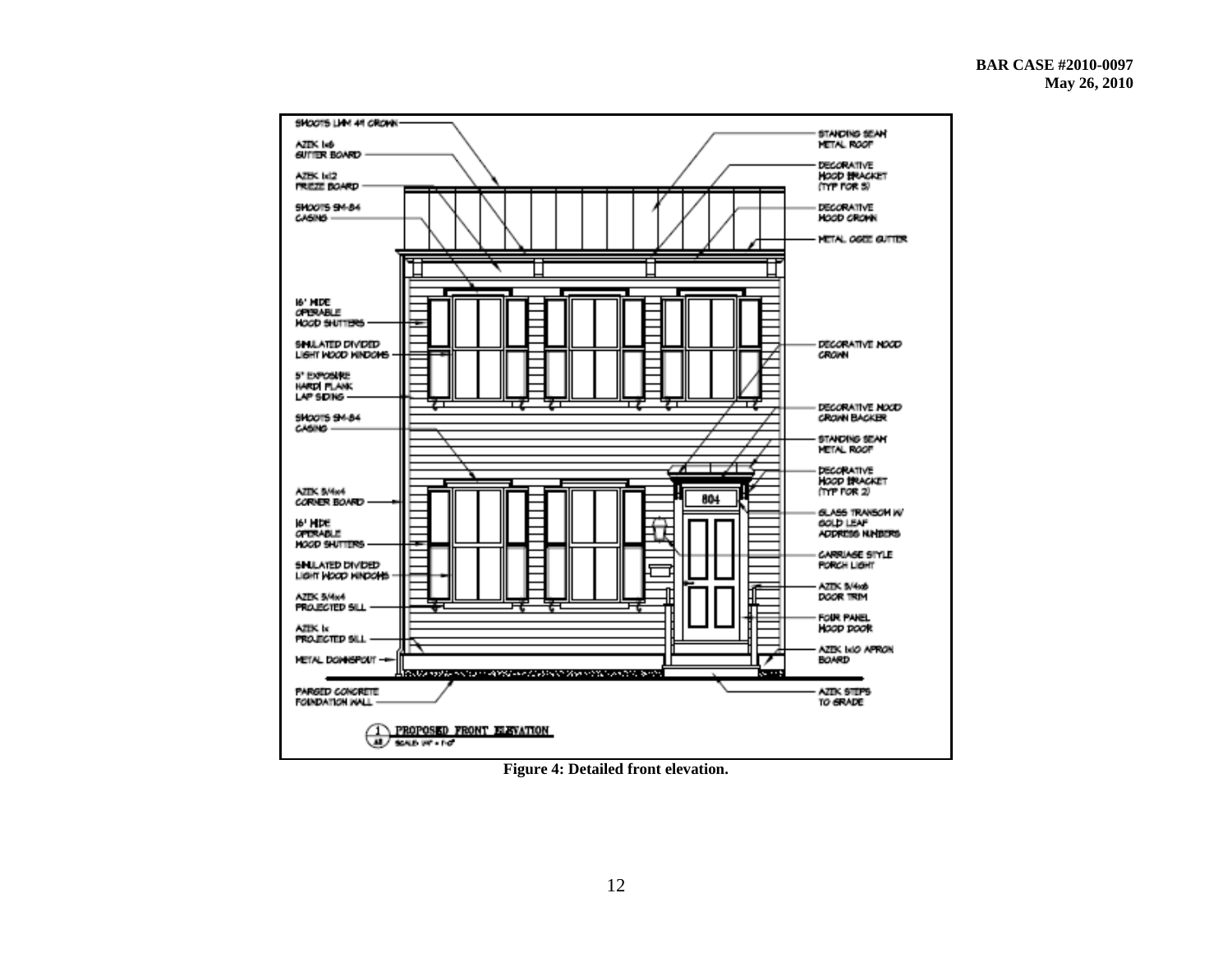

**Figure 5: Side and rear elevations (east and south).**